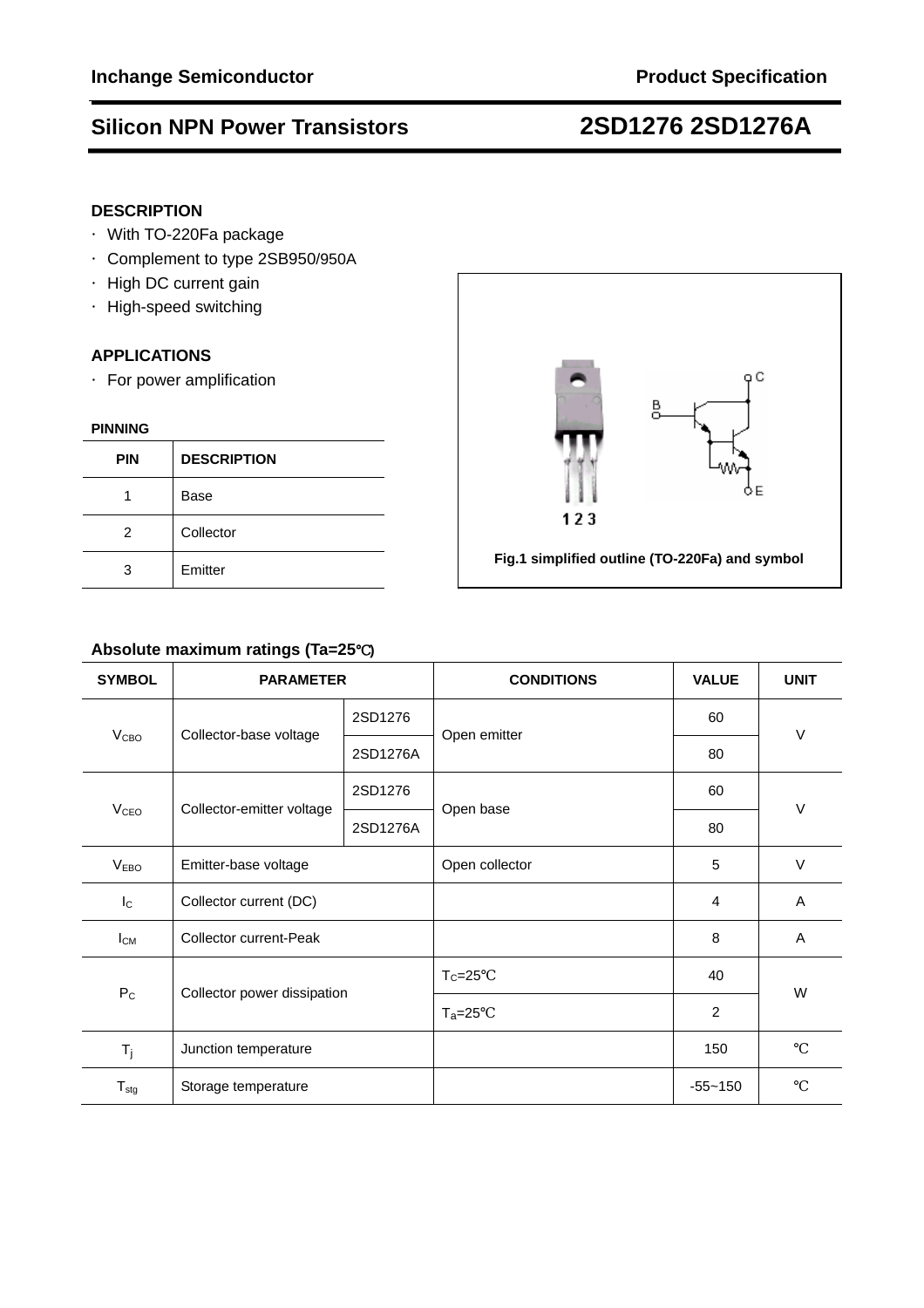# **Silicon NPN Power Transistors 2SD1276 2SD1276A**

## **CHARACTERISTICS**

# **Tj=25**℃ **unless otherwise specified**

| <b>SYMBOL</b>                                    | <b>PARAMETER</b>                      |          | <b>CONDITIONS</b>              | <b>MIN</b> | TYP. | <b>MAX</b>     | <b>UNIT</b> |
|--------------------------------------------------|---------------------------------------|----------|--------------------------------|------------|------|----------------|-------------|
| $V_{(BR)CEO}$                                    | Collector-emitter                     | 2SD1276  | $I_C = 30mA$ , $I_B = 0$       | 60         |      |                | V           |
|                                                  | breakdown voltage                     | 2SD1276A |                                | 80         |      |                |             |
| $VCEast-1$                                       | Collector-emitter saturation voltage  |          | $IC=3A$ ; $IB=12mA$            |            |      | 2              | $\vee$      |
| $V_{CEsat}$                                      | Collector-emitter saturation voltage  |          | $I_C = 5A$ ; $I_B = 20mA$      |            |      | $\overline{4}$ | $\vee$      |
| $V_{BE}$                                         | Base-emitter voltage                  |          | $V_{CF} = 3V$ ; $I_C = 3A$     |            |      | 2.5            | V           |
| I <sub>CBO</sub>                                 | Collector                             | 2SD1276  | $V_{CB} = 60V$ ; $I_F = 0$     |            |      | 0.2            | mA          |
|                                                  | cut-off current                       | 2SD1276A | $V_{CB} = 80V$ ; $I_E = 0$     |            |      |                |             |
| Collector<br>I <sub>CEO</sub><br>cut-off current | 2SD1276<br>$V_{CE} = 30V$ ; $I_B = 0$ |          |                                | 0.5        | mA   |                |             |
|                                                  |                                       | 2SD1276A | $V_{CE} = 40V$ ; $I_B = 0$     |            |      |                |             |
| <b>IEBO</b>                                      | Emitter cut-off current               |          | $V_{EB} = 5V$ ; $I_C = 0$      |            |      | $\mathfrak{p}$ | mA          |
| $h_{FE-1}$                                       | DC current gain                       |          | $I_C = 3A$ ; $V_{CE} = 0.5V$   | 1000       |      |                |             |
| $h_{FE-2}$                                       | DC current gain                       |          | $I_C = 3A$ ; $V_{CE} = 3V$     | 2000       |      | 10000          |             |
| $f_{\text{T}}$                                   | <b>Transition frequency</b>           |          | $IC=0.5A$ ; $VCE=10V$ ; f=1MHz |            | 20   |                | <b>MHz</b>  |

Switching times

| <sup>l</sup> on | Turn-on time |                                                                                        | 0.5 | μs |
|-----------------|--------------|----------------------------------------------------------------------------------------|-----|----|
| ւ <sub>Տ</sub>  | Storage time | l <sub>C</sub> =2A ;l <sub>B1</sub> =8mA<br>l <sub>B2</sub> =-8mA;V <sub>CC</sub> =50V |     | иs |
|                 | Fall time    |                                                                                        |     | μs |

# ◆ h<sub>FE-2</sub> Classifications

|           | R          |
|-----------|------------|
| 2000-5000 | 4000-10000 |